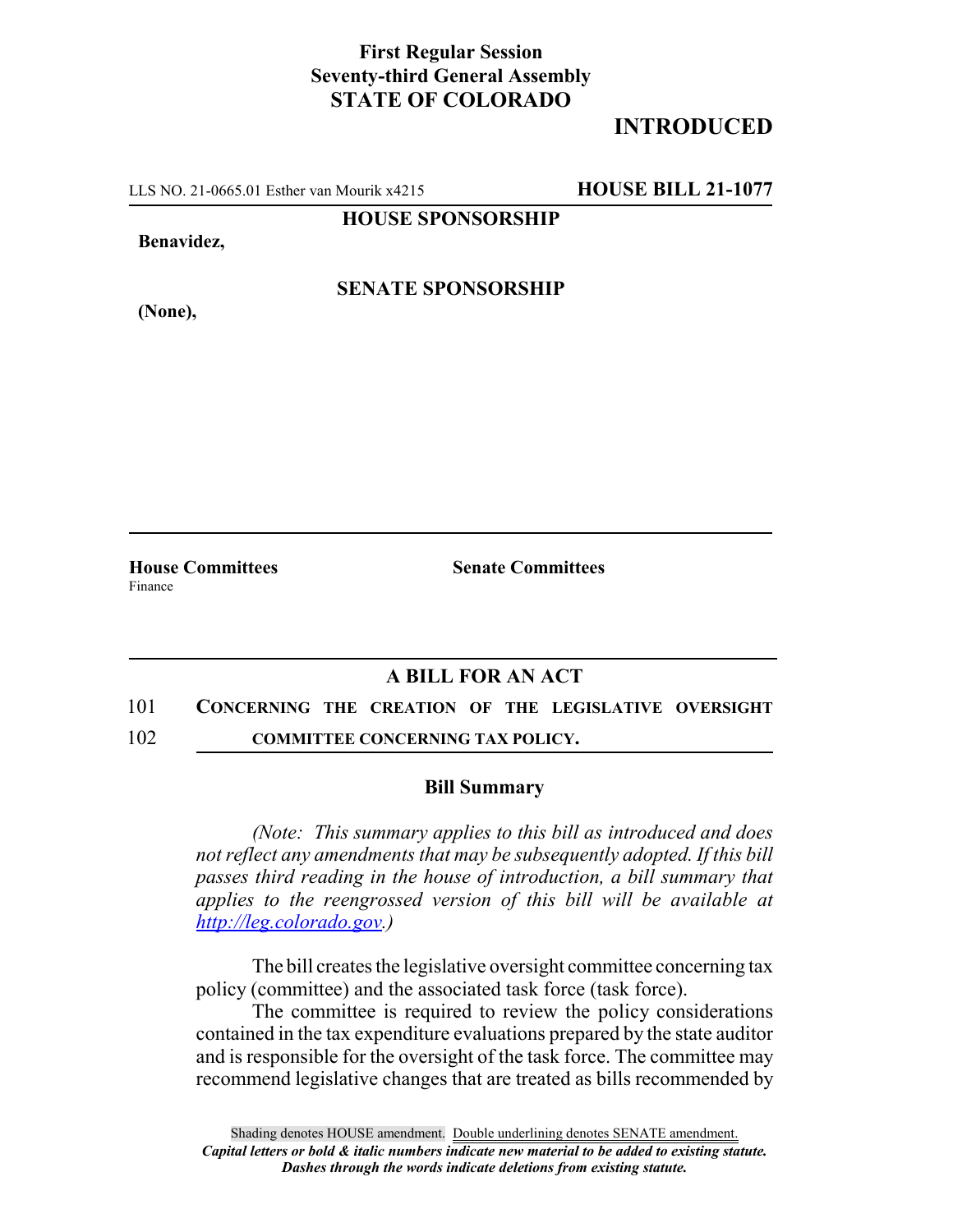an interim legislative committee.

The task force is required to study tax policy and develop and propose for committee consideration any modifications to the current system of state and local taxation.

The task force is also authorized, upon request by a committee member, to provide evidence-based feedback on the potential benefits or consequences of a legislative or other policy proposal not directly affiliated with or generated by the task force, including any bill or resolution introduced by the general assembly that affects tax policy.

| 1              | Be it enacted by the General Assembly of the State of Colorado:       |
|----------------|-----------------------------------------------------------------------|
| 2              | <b>SECTION 1.</b> In Colorado Revised Statutes, add part 4 to article |
| 3              | 21 of title 39 as follows:                                            |
| $\overline{4}$ | PART <sub>4</sub>                                                     |
| 5              | LEGISLATIVE OVERSIGHT COMMITTEE                                       |
| 6              | <b>CONCERNING TAX POLICY</b>                                          |
| 7              | 39-21-401. Legislative declaration. (1) THE GENERAL ASSEMBLY          |
| 8              | FINDS AND DECLARES THAT:                                              |
| 9              | (a) IN 2000, THE GENERAL ASSEMBLY ENACTED THE FORMATION               |
| 10             | OF A TEMPORARY COMMISSION ON TAXATION FOR THE PURPOSE OF              |
| 11             | REVIEWING AND REPORTING ON THE CURRENT SYSTEM OF TAXATION BY          |
| 12             | STATE AND LOCAL GOVERNMENTS AND MAKING RECOMMENDATIONS FOR            |
| 13             | MODIFICATIONS;                                                        |
| 14             | (b)<br>THE STATE OF COLORADO AND ITS CITIZENS HAVE                    |
| 15             | EXPERIENCED MANY CHANGES SINCE THE LAST COMPREHENSIVE REVIEW          |
| 16             | AND ANALYSIS OF TAX POLICY WAS COMPLETED;                             |
| 17             | (c) THE TAX STRUCTURE OF THE STATE AND LOCAL GOVERNMENTS              |
| 18             | IN COLORADO HAS BECOME MORE COMPLICATED AND OUTDATED                  |
| 19             | THROUGH A LONG HISTORY OF INCREMENTAL AND PIECEMEAL                   |
| 20             | MODIFICATIONS MADE BY STATUTORY AND CONSTITUTIONAL ENACTMENTS         |
|                |                                                                       |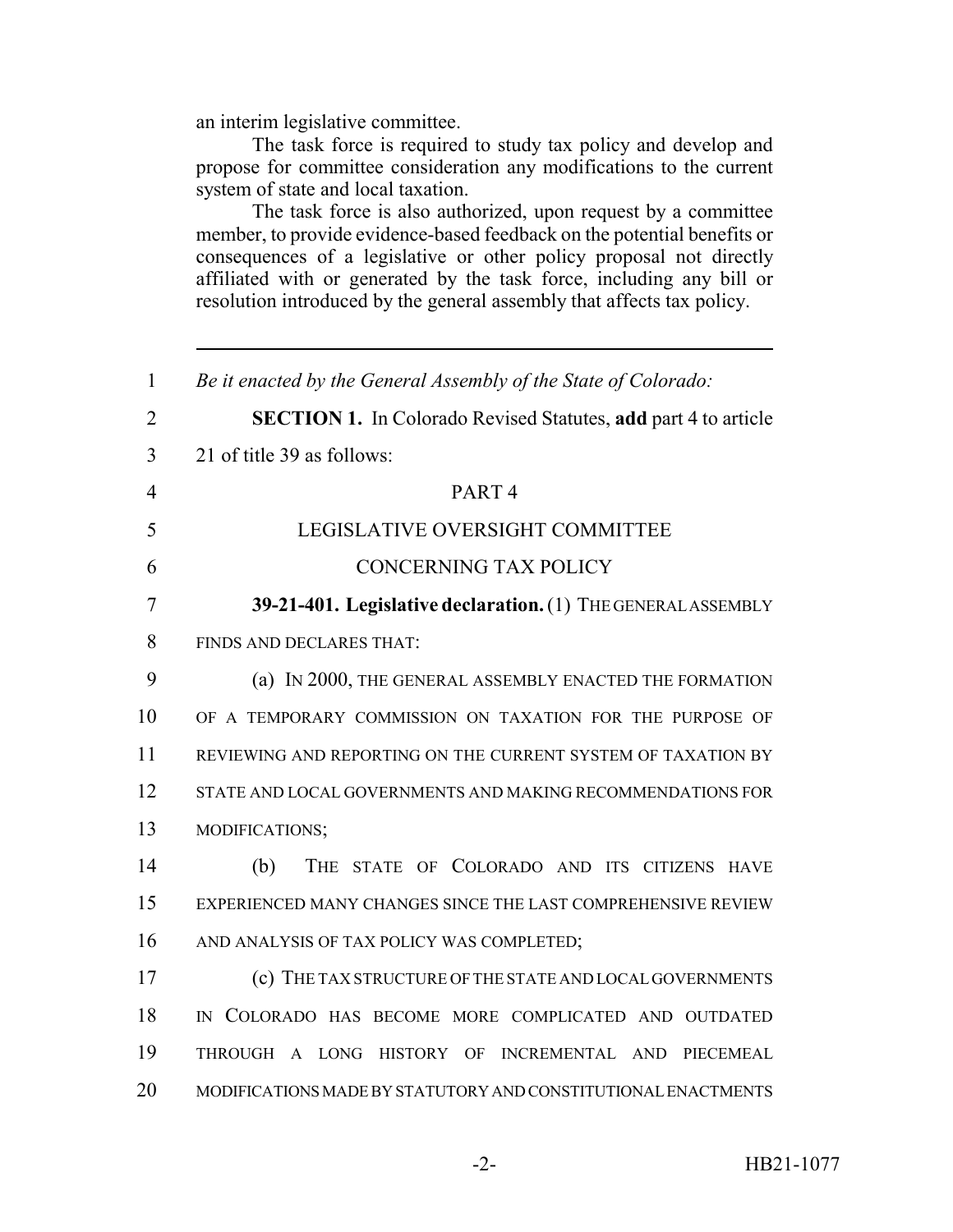THAT HAVE RESULTED IN UNINTENDED CONSEQUENCES;

2 (d) THESE MODIFICATIONS MAY HAVE RESULTED IN THE TAX BURDEN FOR FINANCING GOVERNMENT SERVICES AND PROGRAMS BEING BORNE DISPROPORTIONATELY BY CERTAIN TAXPAYERS AND MAY HAVE DIMINISHED COLORADO'S ABILITY TO ATTRACT NEW BUSINESSES AND RETAIN EXISTING BUSINESSES THAT ARE VITAL TO THE ECONOMIC WELL-BEING OF THE STATE AND ITS CITIZENS; AND

 (e) IT IS THEREFORE NECESSARY TO REVIEW THE STATE'S CURRENT TAX POLICY.

 (2) THE GENERAL ASSEMBLY FURTHER FINDS AND DECLARES THAT IT IS NECESSARY TO CREATE THE LEGISLATIVE OVERSIGHT COMMITTEE CONCERNING TAX POLICY AND, IN ADDITION, ESTABLISH THE COMMITTEE AS THE APPROPRIATE ENTITY TO REVIEW THE EVALUATIONS OF TAX EXPENDITURES THAT ARE STATUTORILY COMPLETED BY THE STATE AUDITOR.

 **39-21-402. Definitions.** AS USED IN THIS PART 4, UNLESS THE CONTEXT OTHERWISE REQUIRES:

 (1) "LEGISLATIVE OVERSIGHT COMMITTEE" OR "COMMITTEE" MEANS THE LEGISLATIVE OVERSIGHT COMMITTEE CONCERNING TAX 20 POLICY ESTABLISHED IN SECTION 39-21-403.

**(2) "TASK FORCE" MEANS THE TASK FORCE CONCERNING TAX** POLICY ESTABLISHED PURSUANT TO SECTION 39-21-404.

 (3) "TAX POLICY" REFERS TO DECISIONS BY THE STATE OR LOCAL GOVERNMENTS REGARDING TAXES THAT HAVE OR MAY BE LEVIED, AND INCLUDES AN ANALYSIS OF THE BENEFITS AND BURDENS OF THE STATE'S OVERALL TAX STRUCTURE WITH RESPECT TO THE PROMOTION OF CERTAINTY, ADEQUACY, TRANSPARENCY, AND ADMINISTRATIVE EASE.THE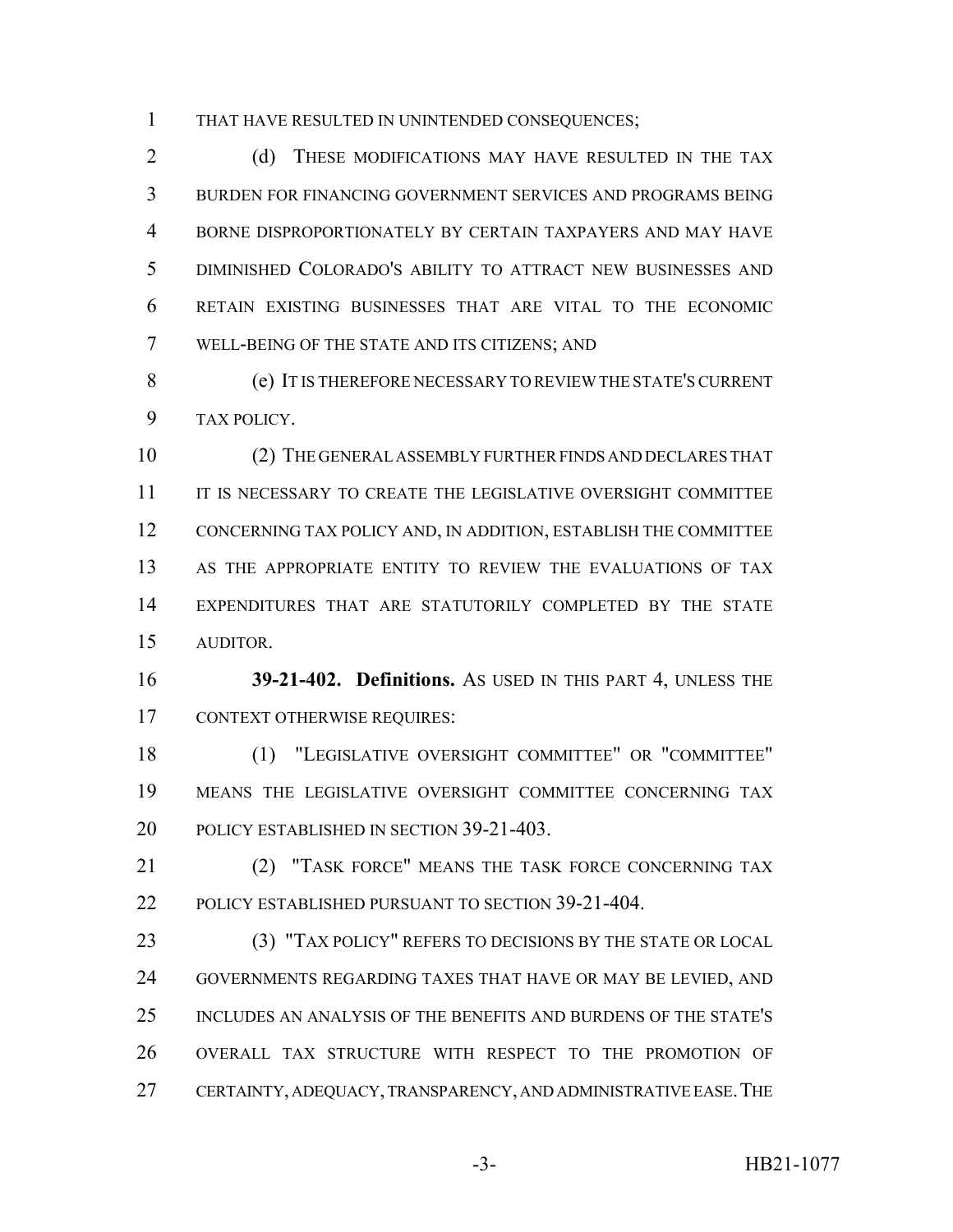SCOPE OF "TAX POLICY" TO BE CONSIDERED BY THE COMMITTEE AND THE TASK FORCE IS ANNUALLY DETERMINED BY THE COMMITTEE AS SET FORTH IN SECTION 39-21-403 (2)(b).

 **39-21-403. Legislative oversight committee concerning tax policy - creation - duties - report.** (1) **Creation.** (a) THERE IS HEREBY CREATED A LEGISLATIVE OVERSIGHT COMMITTEE CONCERNING TAX POLICY.

(b) THE COMMITTEE CONSISTS OF SIX MEMBERS AS FOLLOWS:

 (I) TWO SENATORS APPOINTED BY THE PRESIDENT OF THE SENATE AND ONE SENATOR APPOINTED BY THE MINORITY LEADER OF THE SENATE; AND

**(II) TWO REPRESENTATIVES APPOINTED BY THE SPEAKER OF THE**  HOUSE AND ONE REPRESENTATIVE APPOINTED BY THE MINORITY LEADER 14 OF THE HOUSE OF REPRESENTATIVES.

 (c) (I) APPOINTEES TO THE COMMITTEE MUST HAVE EXPERIENCE WITH OR INTEREST IN THE STUDY AREAS OF THE COMMITTEE AND TASK 17 FORCE, AS SET FORTH IN SECTION 39-21-404.

18 (II) APPOINTMENTS MUST BE MADE NO LATER THAN FOURTEEN DAYS AFTER THE EFFECTIVE DATE OF THIS SECTION.

20 (d) THE TERMS OF THE MEMBERS EXPIRE OR TERMINATE ON THE CONVENING DATE OF THE FIRST REGULAR SESSION OF THE SEVENTY-FOURTH GENERAL ASSEMBLY. AS SOON AS PRACTICABLE AFTER SUCH CONVENING DATE, BUT NO LATER THAN THE END OF THE LEGISLATIVE SESSION, THE SPEAKER AND MINORITY LEADER OF THE HOUSE OF REPRESENTATIVES AND THE PRESIDENT AND MINORITY LEADER OF THE SENATE SHALL EACH APPOINT OR REAPPOINT MEMBERS IN THE SAME 27 MANNER AS PROVIDED IN SUBSECTION (1)(b) OF THIS SECTION.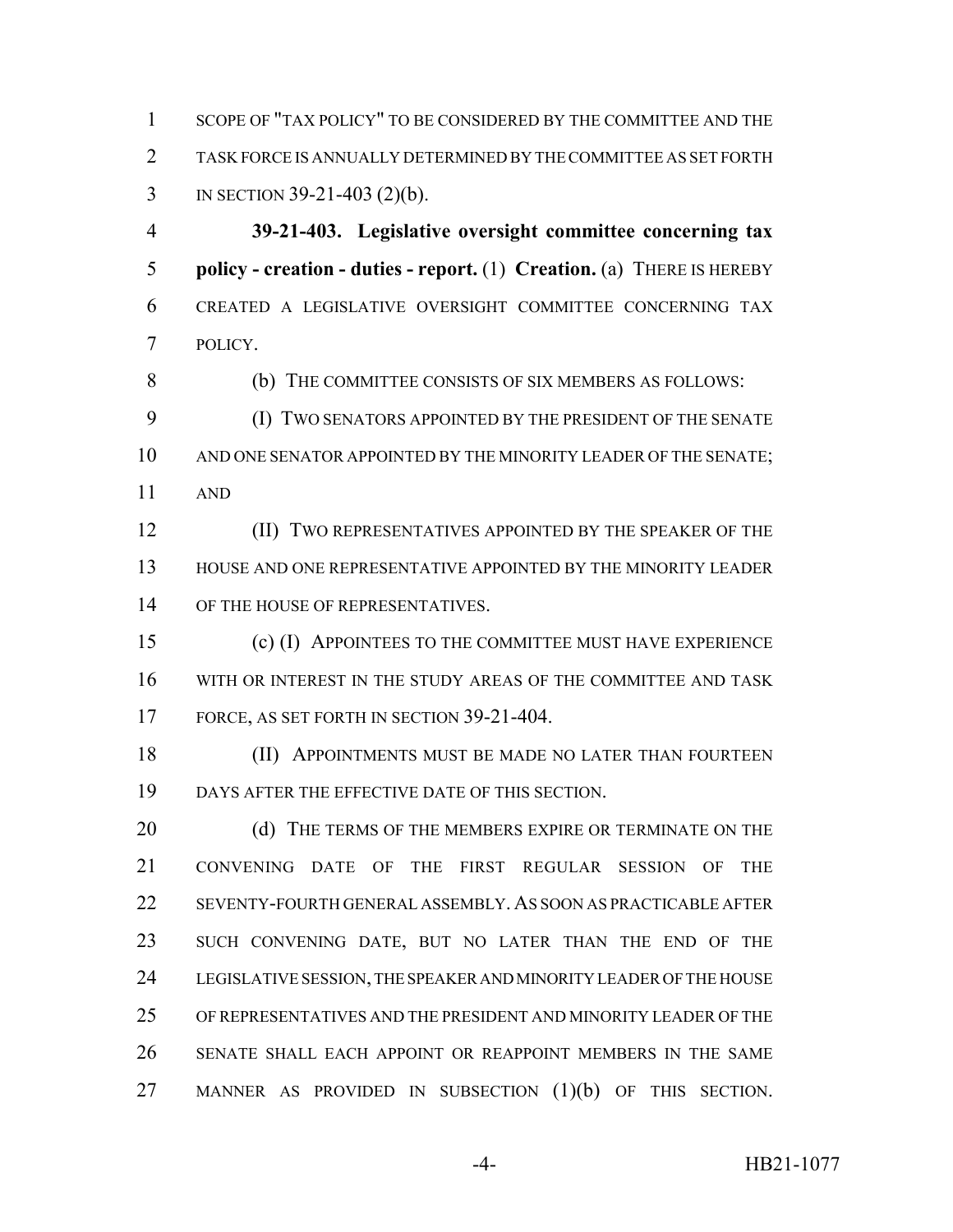THEREAFTER, THE TERMS OF MEMBERS APPOINTED OR REAPPOINTED EXPIRE ON THE CONVENING DATE OF THE FIRST REGULAR SESSION OF EACH GENERAL ASSEMBLY, AND ALL SUBSEQUENT APPOINTMENTS AND REAPPOINTMENTS MUST BE MADE AS SOON AS PRACTICABLE AFTER SUCH CONVENING DATE, BUT NO LATER THAN THE END OF THE LEGISLATIVE SESSION.

 (e) THE PERSON MAKING THE ORIGINAL APPOINTMENT OR REAPPOINTMENT SHALL FILL ANY VACANCY BY APPOINTMENT FOR THE REMAINDER OF AN UNEXPIRED TERM. MEMBERS APPOINTED OR REAPPOINTED SERVE AT THE PLEASURE OF THE APPOINTING AUTHORITY AND CONTINUE UNTIL THE MEMBER'S SUCCESSOR IS APPOINTED.

12 (f) THE SPEAKER OF THE HOUSE OF REPRESENTATIVES SHALL SELECT THE FIRST CHAIR OF THE COMMITTEE, AND THE PRESIDENT OF THE SENATE SHALL SELECT THE FIRST VICE-CHAIR.THE CHAIR AND VICE-CHAIR SHALL ALTERNATE ANNUALLY THEREAFTER BETWEEN THE TWO HOUSES.

 (g) THE CHAIR AND VICE-CHAIR OF THE COMMITTEE MAY ESTABLISH SUCH ORGANIZATIONAL AND PROCEDURAL RULES AS ARE NECESSARY FOR THE OPERATION OF THE COMMITTEE AND, IN COLLABORATION WITH THE TASK FORCE, GUIDELINES AND EXPECTATIONS FOR ONGOING COLLABORATION WITH THE TASK FORCE.

 (h) (I) MEMBERS OF THE COMMITTEE ARE ENTITLED TO RECEIVE COMPENSATION AND REIMBURSEMENT OF EXPENSES AS PROVIDED IN SECTION 2-2-326.

**(II) THE DIRECTOR OF RESEARCH OF THE LEGISLATIVE COUNCIL,** 25 THE DIRECTOR OF THE OFFICE OF LEGISLATIVE LEGAL SERVICES, AND THE STATE AUDITOR SHALL SUPPLY STAFF ASSISTANCE TO THE COMMITTEE AS THEY DEEM APPROPRIATE, WITHIN EXISTING APPROPRIATIONS.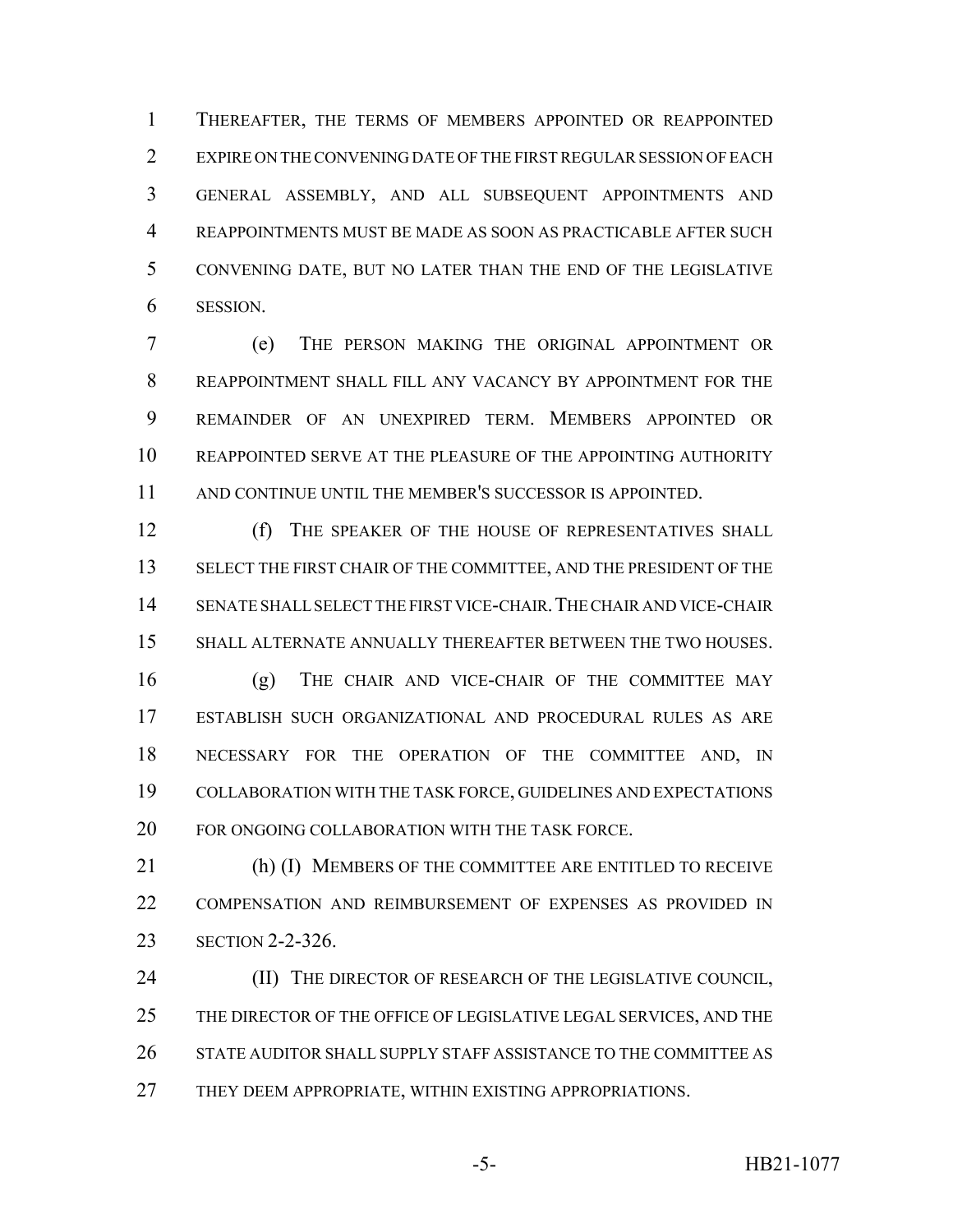(2) **Duties.** (a) (I) THE COMMITTEE SHALL MEET AT LEAST FOUR TIMES EACH YEAR AND AT SUCH OTHER TIMES AS IT DEEMS NECESSARY. (II) EACH COMMITTEE MEMBER SHALL ANNUALLY EITHER ATTEND OR CALL IN TO AT LEAST ONE REGULAR TASK FORCE MEETING.COMMITTEE MEMBERS ARE ENCOURAGED TO ATTEND SEPARATE MEETINGS AND INFORM THE REST OF THE COMMITTEE ABOUT THE CURRENT WORK OF THE TASK

FORCE.

 (b) THE COMMITTEE SHALL ANNUALLY DEFINE IN WRITING, NO LATER THAN THE SECOND MEETING OF THE YEAR, THE SCOPE OF TAX POLICY TO BE CONSIDERED FOR THE COMMITTEE AND THE TASK FORCE.

 (c) (I) THE COMMITTEE SHALL CONSIDER THE POLICY CONSIDERATIONS CONTAINED IN THE TAX EXPENDITURE EVALUATIONS 13 PREPARED BY THE STATE AUDITOR PURSUANT TO SECTION 39-21-305.

**III) THE COMMITTEE IS RESPONSIBLE FOR THE OVERSIGHT OF THE** TASK FORCE.

 (d) THE COMMITTEE MAY RECOMMEND LEGISLATIVE CHANGES THAT ARE TREATED AS BILLS RECOMMENDED BY AN INTERIM LEGISLATIVE COMMITTEE FOR PURPOSES OF ANY INTRODUCTION DEADLINES OR BILL LIMITATIONS IMPOSED BY THE JOINT RULES OF THE GENERAL ASSEMBLY. (e) ON OR BEFORE JANUARY 1 OF EACH YEAR, THE COMMITTEE SHALL SUBMIT, AND MAKE PUBLICLY AVAILABLE ON ITS WEBSITE, A 22 REPORT TO THE GENERAL ASSEMBLY. THE ANNUAL REPORT MUST BRIEFLY SUMMARIZE THE STUDY ISSUES, RECOMMENDATIONS CONSIDERED, AND ANY ACTIONS TAKEN BY THE COMMITTEE AND THE TASK FORCE DURING THE PREVIOUS YEAR.THE REPORT MUST COMPLY WITH THE PROVISIONS OF SECTION 24-1-136 (9). NOTWITHSTANDING SECTION 24-1-136 (11)(a)(I), THE REQUIREMENT IN THIS SECTION TO REPORT TO THE GENERAL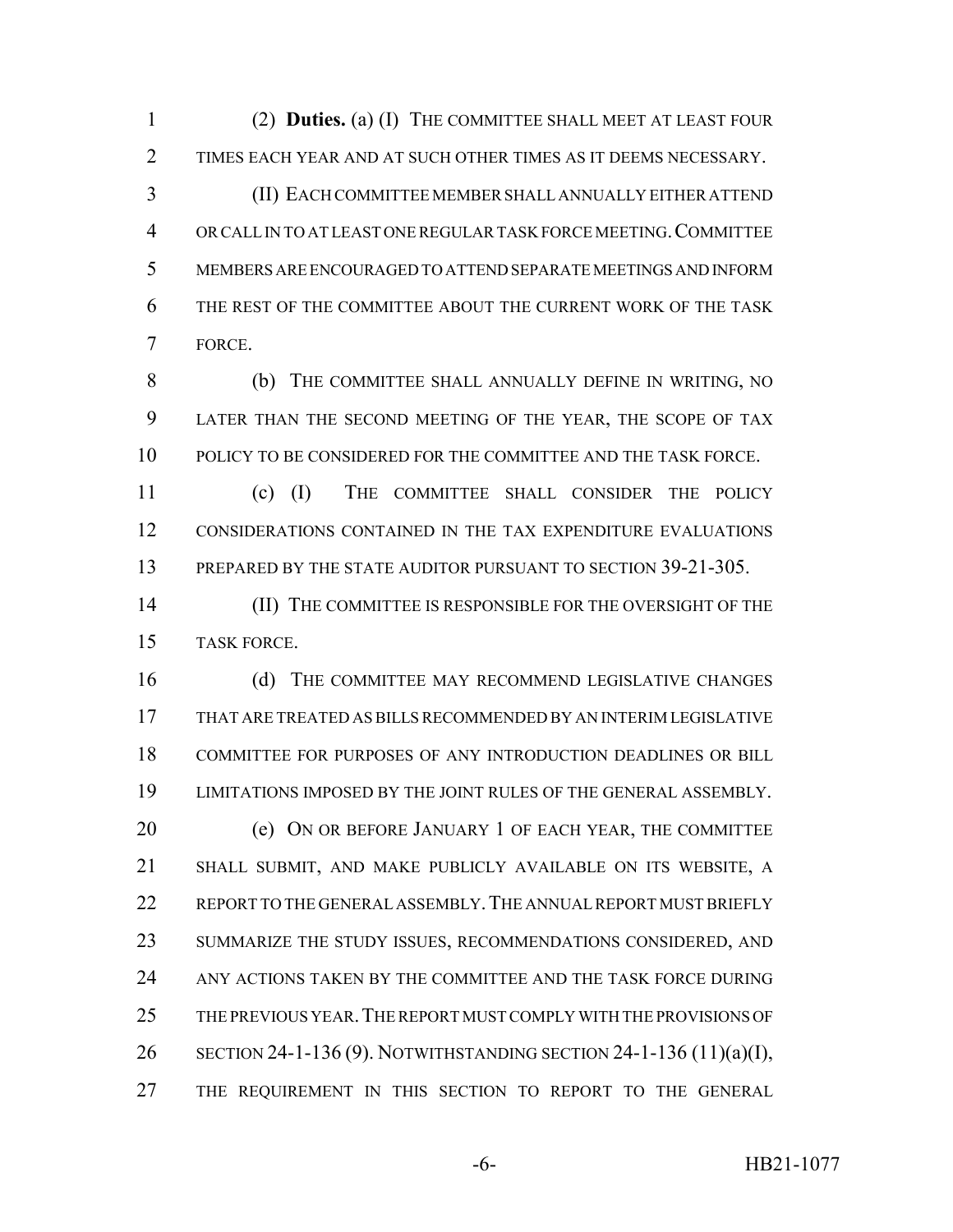ASSEMBLY CONTINUES INDEFINITELY.

 **39-21-404. Task force concerning tax policy - creation - membership - duties.** (1) **Creation.** (a) THERE IS HEREBY CREATED A TASK FORCE CONCERNING TAX POLICY. THE TASK FORCE CONSISTS OF TWENTY-ONE MEMBERS APPOINTED AS PROVIDED IN SUBSECTIONS (1)(b), 6 (1)(c), AND (1)(d) OF THIS SECTION.

 (b) FOUR NONVOTING TASK FORCE MEMBERS, ONE APPOINTMENT FROM EACH OFFICE, WITH RELEVANT EXPERIENCE IN ECONOMICS, 9 BUDGETING, OR TAX POLICY, SHALL BE APPOINTED BY:

10 (I) THE DIRECTOR OF RESEARCH OF THE LEGISLATIVE COUNCIL; (II) THE DIRECTOR OF THE OFFICE OF LEGISLATIVE LEGAL

SERVICES;

 (III) THE STAFF DIRECTOR OF THE JOINT BUDGET COMMITTEE; AND 14 (IV) THE STATE AUDITOR.

 (c) SEVENTEEN VOTING MEMBERS SHALL BE INITIALLY APPOINTED NO LATER THAN THIRTY DAYS AFTER THE EFFECTIVE DATE OF THIS SECTION AND HELD BY THE APPOINTEE UNTIL SUBSEQUENT APPOINTMENTS 18 ARE MADE BY THE COMMITTEE UNDER SUBSECTION (1)(d) OF THIS 19 SECTION, OR UNTIL THE APPOINTEE IS REMOVED AND REPLACED AS 20 ALLOWED IN SUBSECTION  $(1)(g)$  OF THIS SECTION, AS FOLLOWS:

21 (I) A REPRESENTATIVE OF THE OFFICE OF STATE PLANNING AND 22 BUDGETING APPOINTED BY THE GOVERNOR OR HIS OR HER DESIGNEE;

23 (II) A REPRESENTATIVE OF THE TAXATION DIVISION IN THE DEPARTMENT OF REVENUE APPOINTED BY THE GOVERNOR OR HIS OR HER DESIGNEE;

 (III) A REPRESENTATIVE OF THE OFFICE OF ECONOMIC DEVELOPMENT APPOINTED BY THE GOVERNOR OR HIS OR HER DESIGNEE;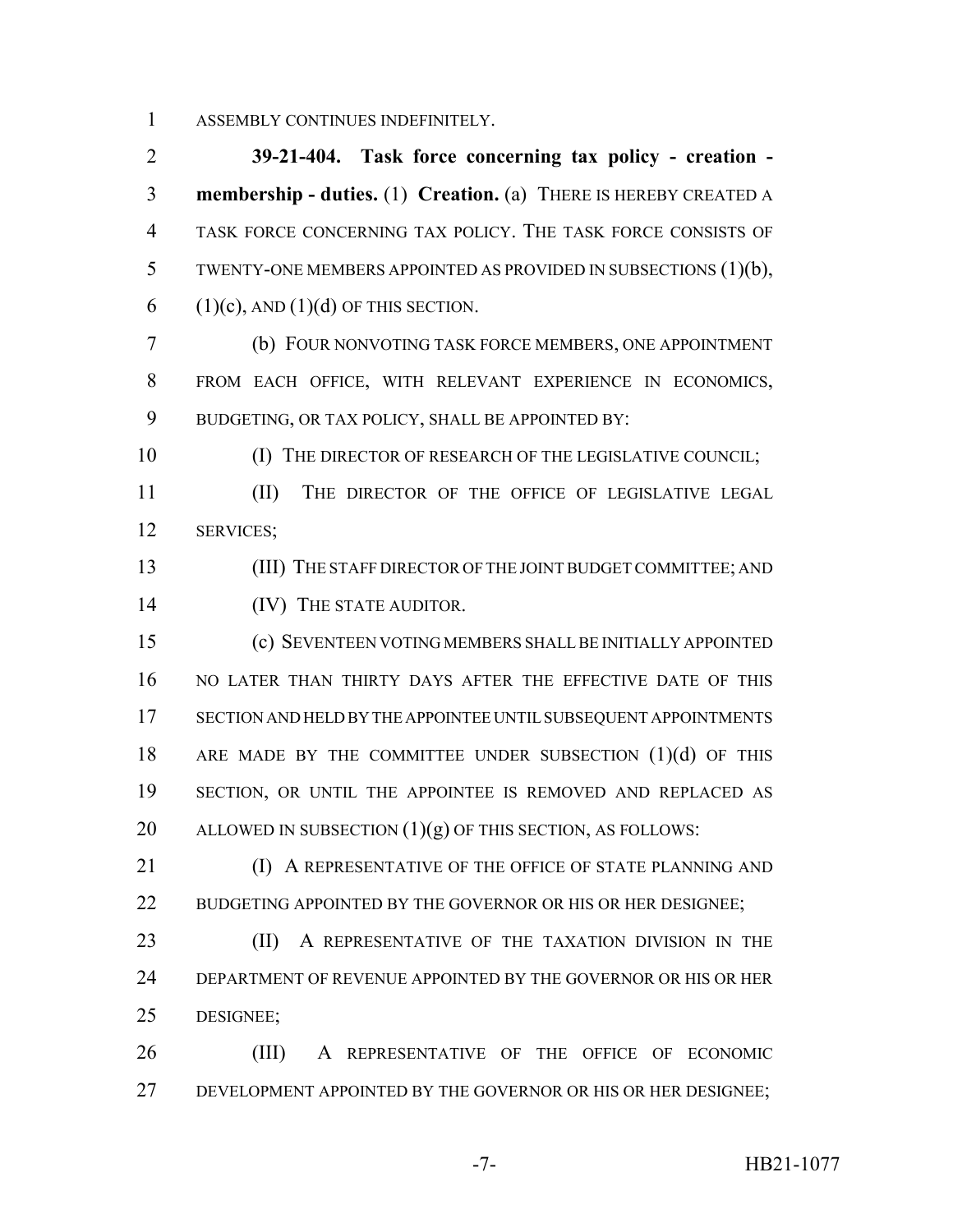(IV) A REPRESENTATIVE OF THE OFFICE OF THE STATE TREASURER APPOINTED BY THE STATE TREASURER OR HIS OR HER DESIGNEE; AND

 (V) COMMITTEE STAFF IS RESPONSIBLE FOR PUBLICLY ANNOUNCING VACANCIES FOR THE FOLLOWING POSITIONS, AND REQUESTING CANDIDATES TO SUBMIT A LETTER OF INTEREST FOR THE SPECIFIC POSITION, SO THAT THE LETTERS OF INTEREST ARE DUE NO LATER THAN ONE WEEK AFTER THE EFFECTIVE DATE OF THIS SECTION. THE INITIAL APPOINTMENTS SHALL BE MADE BY A MAJORITY DECISION OF THE SPEAKER OF THE HOUSE OF REPRESENTATIVES, THE PRESIDENT OF THE SENATE, THE HOUSE AND SENATE MINORITY LEADERS, AND THE GOVERNOR OR THE GOVERNOR'S DESIGNEE:

 (A) ONE MEMBER FROM A STATE PUBLIC OR PRIVATE INSTITUTION 13 OF HIGHER EDUCATION WITH KNOWLEDGE OF TAX POLICY;

 (B) ONE MEMBER FROM A STATE PUBLIC OR PRIVATE INSTITUTION OF HIGHER EDUCATION WITH KNOWLEDGE OF ECONOMICS;

 (C) FOUR MEMBERS REPRESENTING LOCAL GOVERNMENT, INCLUDING ONE FROM A HOME RULE CITY OR CITY AND COUNTY; ONE FROM A STATUTORY CITY; ONE FROM A HOME RULE COUNTY; AND ONE FROM A STATUTORY COUNTY;

 (D) TWO TAX LAW PRACTITIONERS WHO ARE NOT EMPLOYED BY A 21 HOME RULE OR STATUTORY CITY OR CITY AND COUNTY:

 (E) TWO CERTIFIED PUBLIC ACCOUNTANTS WITH STATE AND LOCAL TAX EXPERIENCE WHO ARE NOT EMPLOYED BY A HOME RULE OR 24 STATUTORY CITY OR CITY AND COUNTY;

- (F) ONE SMALL BUSINESS OWNER;
- 26 (G) ONE LARGE BUSINESS OWNER; AND
- **(H) ONE MEMBER REPRESENTING A NONPROFIT ORGANIZATION**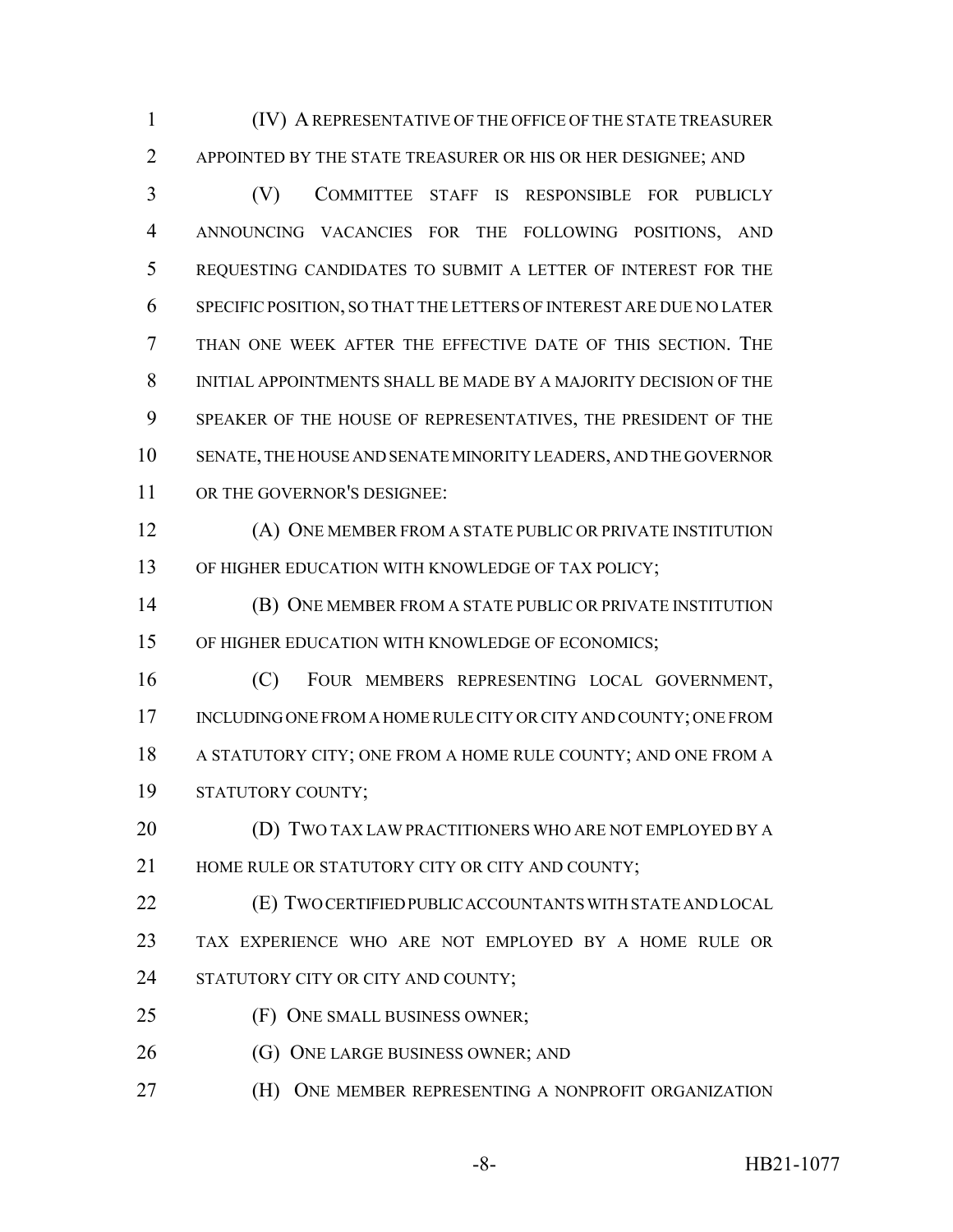WITH EXPERTISE IN TAX POLICY.

 (d) SEVENTEEN VOTING MEMBERS SHALL BE APPOINTED OR REAPPOINTED NO LATER THAN JANUARY 31,2022,JANUARY 31,2023, AND NO LATER THAN JANUARY 31 IN EVERY ODD-NUMBERED YEAR THEREAFTER AS FOLLOWS:

 (I) A REPRESENTATIVE OF THE OFFICE OF STATE PLANNING AND BUDGETING APPOINTED OR REAPPOINTED BY THE GOVERNOR OR HIS OR HER DESIGNEE;

 (II) A REPRESENTATIVE OF THE TAXATION DIVISION IN THE DEPARTMENT OF REVENUE APPOINTED OR REAPPOINTED BY THE GOVERNOR OR HIS OR HER DESIGNEE;

 (III) A REPRESENTATIVE OF THE OFFICE OF ECONOMIC DEVELOPMENT APPOINTED OR REAPPOINTED BY THE GOVERNOR OR HIS OR HER DESIGNEE;

 (IV) A REPRESENTATIVE OF THE OFFICE OF THE STATE TREASURER APPOINTED OR REAPPOINTED BY THE STATE TREASURER OR HIS OR HER DESIGNEE; AND

**(V)** THE CHAIR OF THE COMMITTEE IN CONSULTATION WITH THE VICE-CHAIR OF THE COMMITTEE SHALL APPOINT OR REAPPOINT, WITH INPUT FROM THE GOVERNOR'S OFFICE, THE SPEAKER OF THE HOUSE OF REPRESENTATIVES, AND THE PRESIDENT OF THE SENATE, THE FOLLOWING 22 VOTING MEMBERS:

23 (A) ONE MEMBER FROM A STATE PUBLIC OR PRIVATE INSTITUTION 24 OF HIGHER EDUCATION WITH KNOWLEDGE OF TAX POLICY;

**(B) ONE MEMBER FROM A STATE PUBLIC OR PRIVATE INSTITUTION** OF HIGHER EDUCATION WITH KNOWLEDGE OF ECONOMICS;

(C) FOUR MEMBERS REPRESENTING LOCAL GOVERNMENT,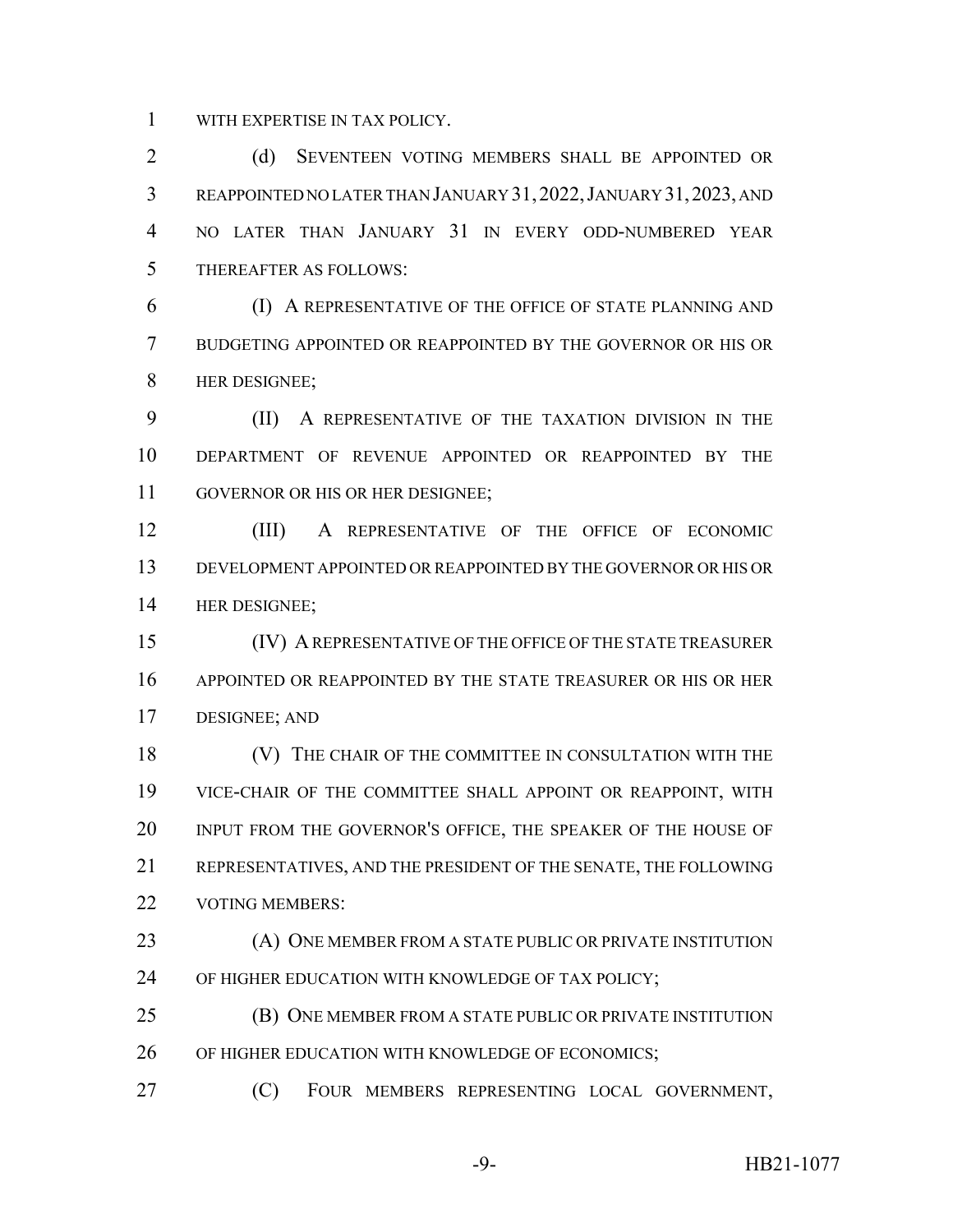INCLUDING ONE FROM A HOME RULE CITY OR CITY AND COUNTY; ONE FROM A STATUTORY CITY; ONE FROM A HOME RULE COUNTY; AND ONE FROM A STATUTORY COUNTY;

- (D) TWO TAX LAW PRACTITIONERS WHO ARE NOT EMPLOYED BY A HOME RULE OR STATUTORY CITY OR CITY AND COUNTY;
- (E) TWO CERTIFIED PUBLIC ACCOUNTANTS WITH STATE AND LOCAL TAX EXPERIENCE WHO ARE NOT EMPLOYED BY A HOME RULE OR 8 STATUTORY CITY OR CITY AND COUNTY;
- (F) ONE SMALL BUSINESS OWNER;
- 10 (G) ONE LARGE BUSINESS OWNER; AND
- (H) ONE MEMBER REPRESENTING A NONPROFIT ORGANIZATION 12 WITH EXPERTISE IN TAX POLICY.
- (e) IF THE COMMITTEE NEEDS NEW CANDIDATES FOR THE POSITIONS 14 DESCRIBED IN SUBSECTIONS  $(1)(d)(V)(A)$  THROUGH  $(1)(d)(V)(H)$  OF THIS SECTION, THEN THE COMMITTEE CHAIR MAY REQUEST COMMITTEE STAFF TO PUBLICLY ANNOUNCE VACANCIES FOR ANY SUCH POSITIONS, AND TO REQUEST CANDIDATES TO SUBMIT A LETTER OF INTEREST FOR THE SPECIFIC POSITION, SO THAT THE LETTERS OF INTEREST ARE DUE NO LATER THAN TWO WEEKS BEFORE THE APPOINTING DEADLINE SET FORTH IN SUBSECTION  $20 \qquad (1)(d)$  OF THIS SECTION.
- 21 (f) VOTING MEMBERS OF THE TASK FORCE SERVE WITHOUT COMPENSATION.
- 23 (g) A VACANCY OCCURRING IN ANY POSITION HELD BY A VOTING MEMBER MUST BE FILLED AS SOON AS POSSIBLE BY THE APPOINTING 25 AUTHORITY FOR THAT POSITION SET FORTH IN SUBSECTION (1)(d) OF THIS SECTION. IN ADDITION, THE CHAIR OF THE COMMITTEE IN CONSULTATION WITH THE VICE-CHAIR OF THE COMMITTEE MAY REMOVE ANY TASK FORCE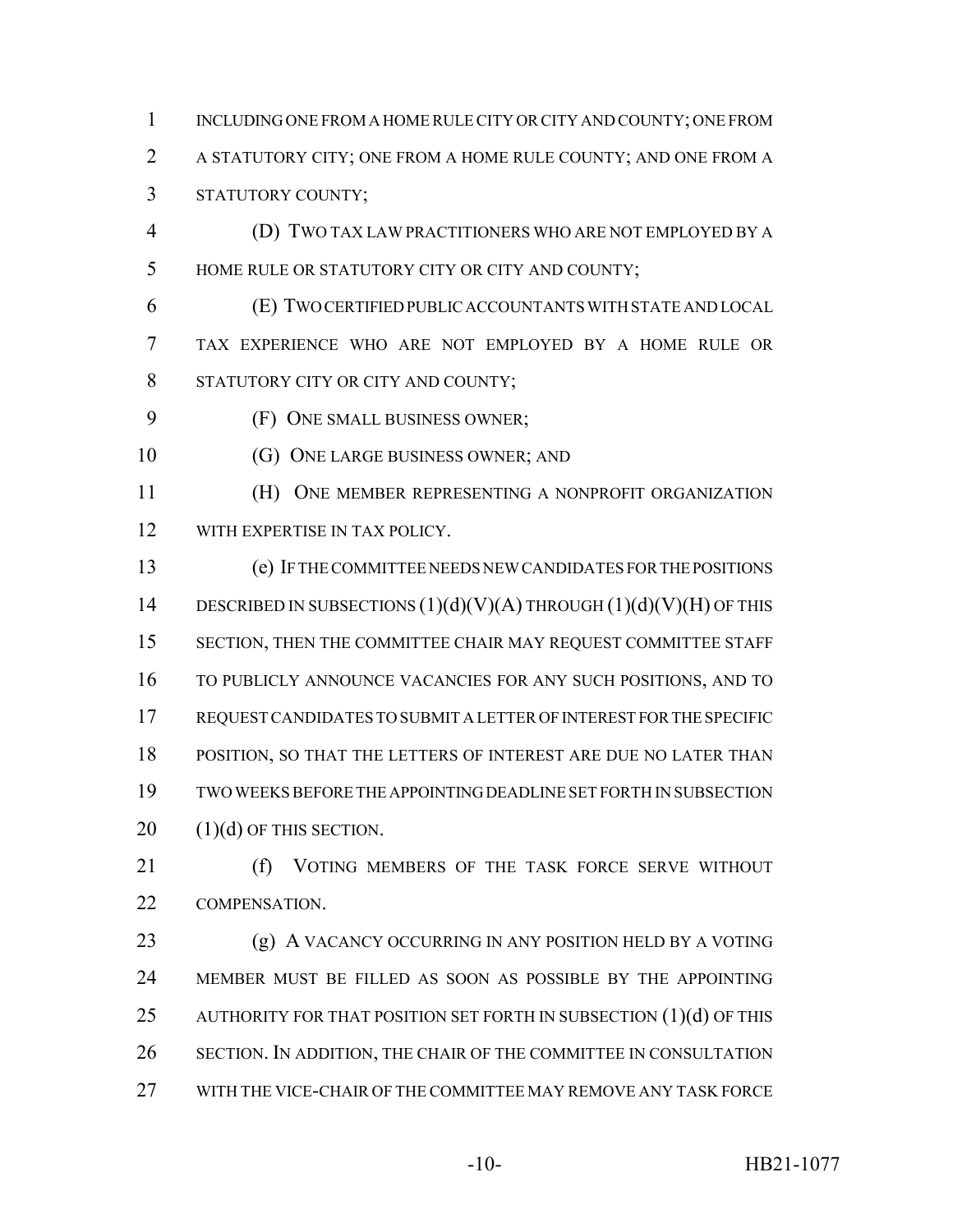1 APPOINTEE WHO IS APPOINTED PURSUANT TO SUBSECTION  $(1)(c)$  OR  $(1)(d)$  OF THIS SECTION. REPLACEMENTS FOR REMOVED APPOINTEES ARE APPOINTED BY THE RESPECTIVE APPOINTING AUTHORITIES SET FORTH IN 4 SUBSECTION (1)(d) OF THIS SECTION.

 (h) IN APPOINTING VOTING MEMBERS TO THE TASK FORCE 6 PURSUANT TO SUBSECTION  $(1)(d)$  of this section, the respective APPOINTING AUTHORITIES SHALL ENSURE THAT THE MEMBERSHIP OF THE TASK FORCE INCLUDES PERSONS WHO HAVE EXPERIENCE WITH OR INTEREST IN THE STUDY AREAS OF THE TASK FORCE AS SET FORTH IN 10 SUBSECTION (2) OF THIS SECTION; PERSONS WHO REFLECT THE ETHNIC, CULTURAL, AND GENDER DIVERSITY OF THE STATE; REPRESENTATION OF 12 ALL AREAS OF THE STATE; AND, TO THE EXTENT PRACTICABLE, PERSONS WITH DISABILITIES.

 (i) (I) ALL TASK FORCE MEMBERS ARE EXPECTED TO SEEK INPUT FROM THE VARIOUS DEPARTMENTS, OFFICES, OR ORGANIZATIONS THEY REPRESENT OR THAT THEY ARE ASSOCIATED WITH, IF ANY.

 (II) IN ORDER TO ADVANCE THE WORK OF THE TASK FORCE, TASK FORCE MEMBERS ARE ENCOURAGED TO PARTICIPATE IN DECISION-MAKING WITH THE UNDERSTANDING THAT INDIVIDUAL VOTES ON TASK FORCE ISSUES ARE BASED ON SUBJECT MATTER EXPERTISE AND DO NOT COMMIT REPRESENTATIVE ENTITIES OR ORGANIZATIONS TO ANY POSITION OR 22 ACTION. TASK FORCE MEMBERS SHALL ADHERE TO ANY AGREED UPON PROCEDURAL RULES AND GUIDELINES.

 (2) **Issues for study.** (a) THE TASK FORCE SHALL STUDY TAX POLICY WITHIN ITS SCOPE AS ANNUALLY DEFINED BY THE COMMITTEE 26 UNDER SECTION 39-21-403 (2)(b) AND SHALL DEVELOP AND PROPOSE TAX POLICY MODIFICATIONS FOR COMMITTEE CONSIDERATION.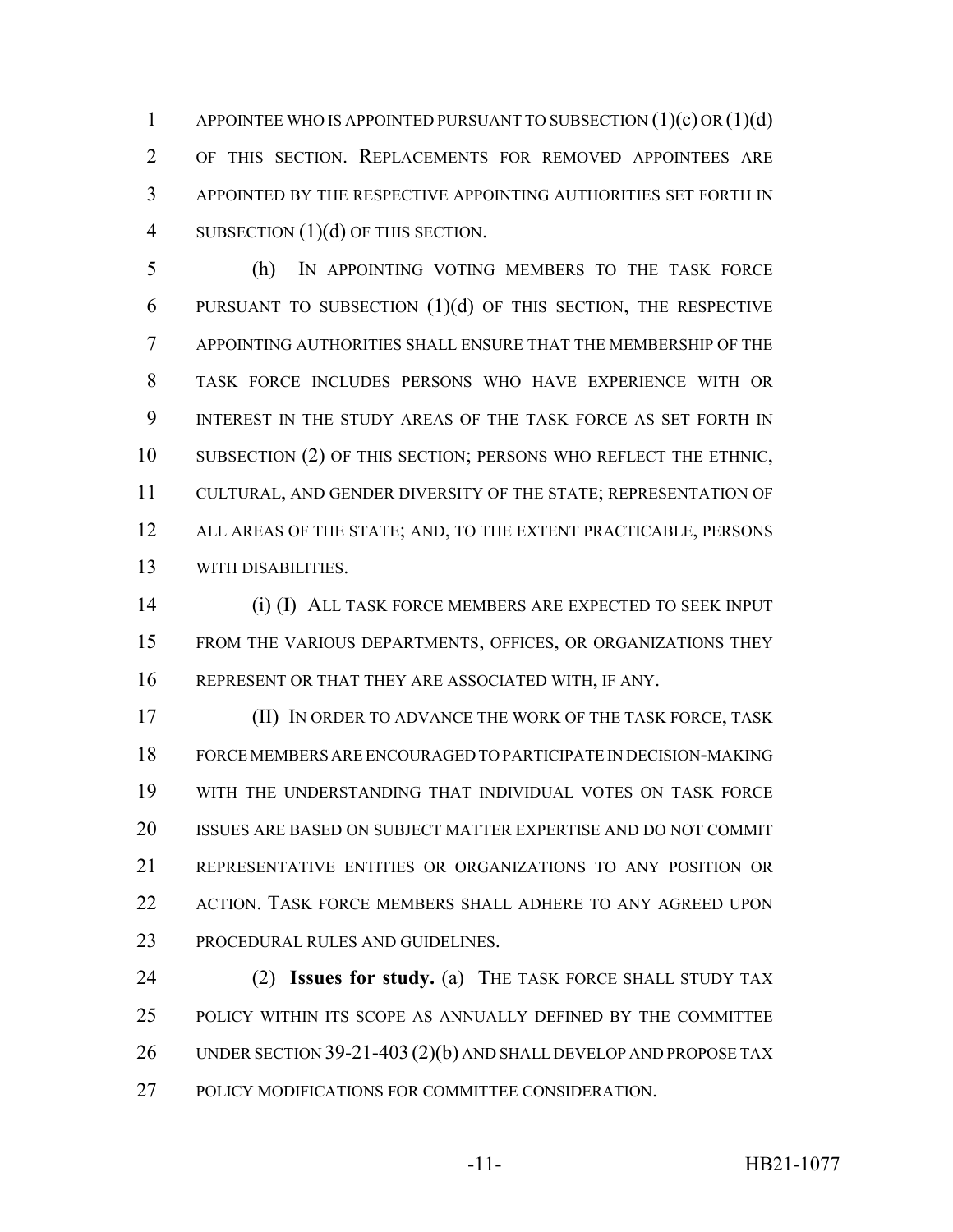(b) THE REQUIREMENTS SET FORTH IN THIS SUBSECTION (2) DO NOT PROHIBIT THE TASK FORCE, AT ANY TIME DURING ITS EXISTENCE, FROM STUDYING, PRESENTING FINDINGS AND RECOMMENDATIONS TO THE COMMITTEE ON, OR REQUESTING PERMISSION FROM THE COMMITTEE TO DRAFT LEGISLATIVE PROPOSALS CONCERNING ANY ISSUE DESCRIBED IN THIS SUBSECTION (2).

 (3) **Additional duties of the task force.** THE TASK FORCE SHALL ANNUALLY DELIVER TAX POLICY AND LEGISLATIVE RECOMMENDATIONS TO THE COMMITTEE PURSUANT TO THIS SECTION. IN ADDITION, THE TASK FORCE SHALL:

 (a) ON OR BEFORE AUGUST 1 OF EACH YEAR, APPOINT A CHAIR AND 12 VICE-CHAIR FROM AMONG ITS MEMBERS;

 (b) MEET AT LEAST SIX TIMES EACH YEAR, OR MORE OFTEN AS 14 DIRECTED BY THE CHAIR OF THE COMMITTEE;

 (c) ESTABLISH ORGANIZATIONAL AND PROCEDURAL RULES FOR THE OPERATION OF THE TASK FORCE AND FOR COLLABORATION WITH THE COMMITTEE;

 (d) DESIGNATE SPECIFIC TASK FORCE MEMBERS RESPONSIBLE FOR COLLABORATING WITH AND OBTAINING INPUT FROM OTHER STATE OFFICIALS, GROUPS, TASK FORCES, OR STATEWIDE INITIATIVES THAT COMPLEMENT OR RELATE TO THE TASK FORCE'S IDENTIFIED AREAS OF STUDY;

 (e) CREATE SUBCOMMITTEES AS NEEDED TO CARRY OUT THE 24 DUTIES OF THE TASK FORCE. THE SUBCOMMITTEES MAY CONSIST, IN PART, OF PERSONS WHO ARE NOT MEMBERS OF THE TASK FORCE BUT HAVE PARTICULAR EXPERTISE RELATED TO THE TOPICS BEING STUDIED. SUCH PERSONS MAY VOTE ON ISSUES BEFORE THE SUBCOMMITTEE BUT ARE NOT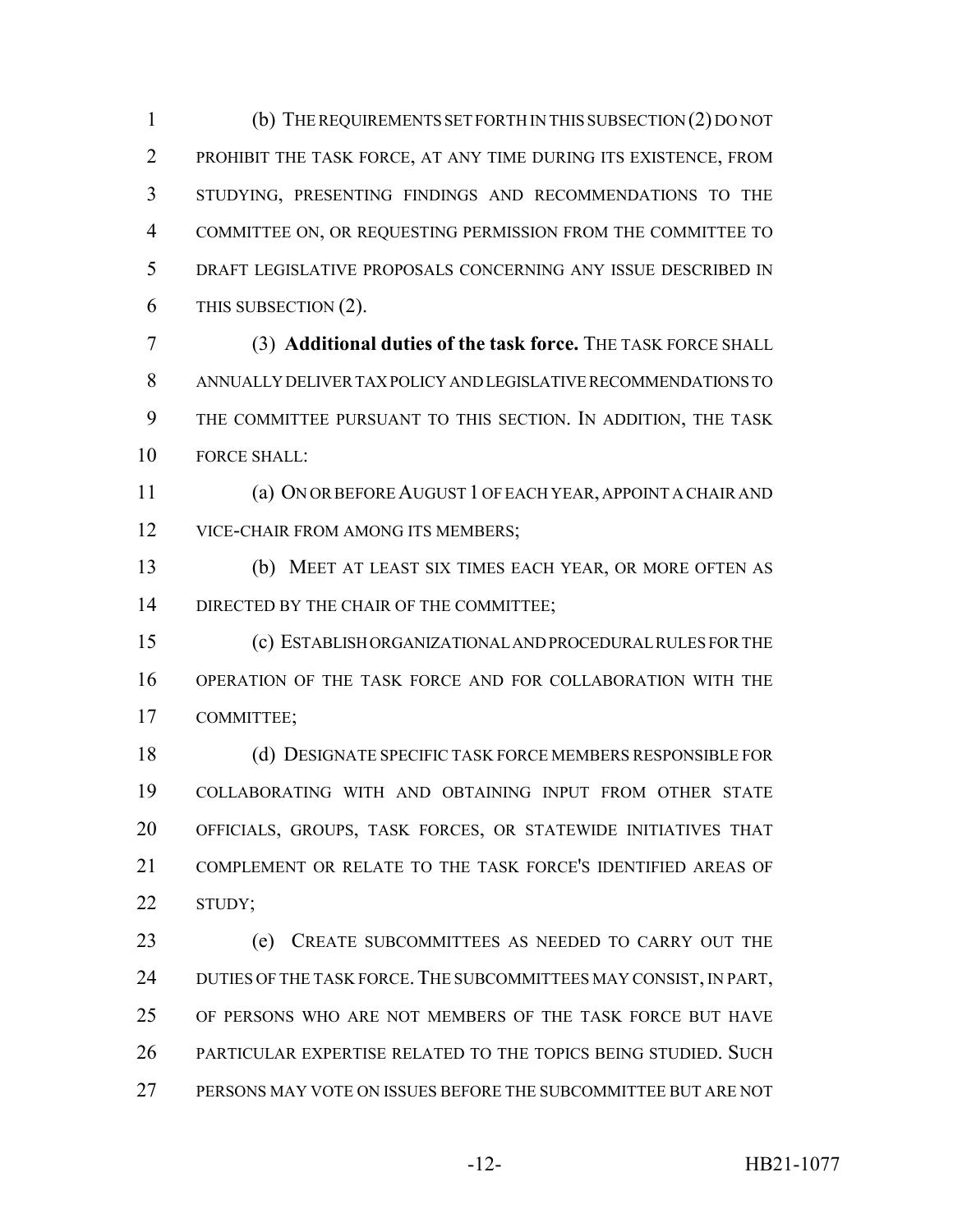ENTITLED TO VOTE AT TASK FORCE MEETINGS.

**(f) UPON REQUEST BY A COMMITTEE MEMBER, WITH APPROVAL**  FROM THE COMMITTEE CHAIR IN CONSULTATION WITH THE COMMITTEE VICE-CHAIR, PROVIDE EVIDENCE-BASED FEEDBACK ON THE POTENTIAL BENEFITS OR CONSEQUENCES OF A LEGISLATIVE OR OTHER POLICY PROPOSAL NOT DIRECTLY AFFILIATED WITH OR GENERATED BY THE TASK FORCE, INCLUDING ANY BILL OR RESOLUTION INTRODUCED BY THE GENERAL ASSEMBLY THAT AFFECTS TAX POLICY.THE FEEDBACK SHOULD, IF POSSIBLE, BE DELIVERED WITHIN TWO WEEKS TO THE ENTIRE COMMITTEE AND REMAIN AS CONCISE AS POSSIBLE WHILE CAPTURING ANY AVAILABLE EVIDENCE.IF THE TASK FORCE CANNOT IDENTIFY EVIDENCE TO EFFECTIVELY INFORM A RESPONSE, THE FEEDBACK WILL INDICATE A LACK OF EVIDENCE AND REPORT ON ANY ACTIONS TAKEN.

 (g) ON OR BEFORE OCTOBER 1 OF EACH YEAR, PREPARE AND SUBMIT TO THE COMMITTEE, WHICH THE COMMITTEE MAY MAKE PUBLICLY AVAILABLE ON ITS WEBSITE, A REPORT THAT, AT A MINIMUM, INCLUDES: (I) ISSUES STUDIED BY THE TASK FORCE, AS WELL AS FINDINGS FOR LEGISLATIVE OR OTHER RECOMMENDATIONS;

 (II) LEGISLATIVE OR POLICY PROPOSALS OF THE TASK FORCE THAT IDENTIFY THE POLICY ISSUES INVOLVED, THE AGENCIES RESPONSIBLE FOR THE IMPLEMENTATION OF THE CHANGES, AND THE FUNDING SOURCES REQUIRED FOR IMPLEMENTATION;

**(III) A SUMMARY OF MONTHLY TASK FORCE MEETING ACTIVITIES** AND DISCUSSIONS;

 (IV) ANY EVIDENCE-BASED FEEDBACK PROVIDED TO THE 26 COMMITTEE PURSUANT TO SUBSECTION  $(3)(f)$  of this section; and

(V) A SUMMARY OF EFFORTS MADE TO COMMUNICATE,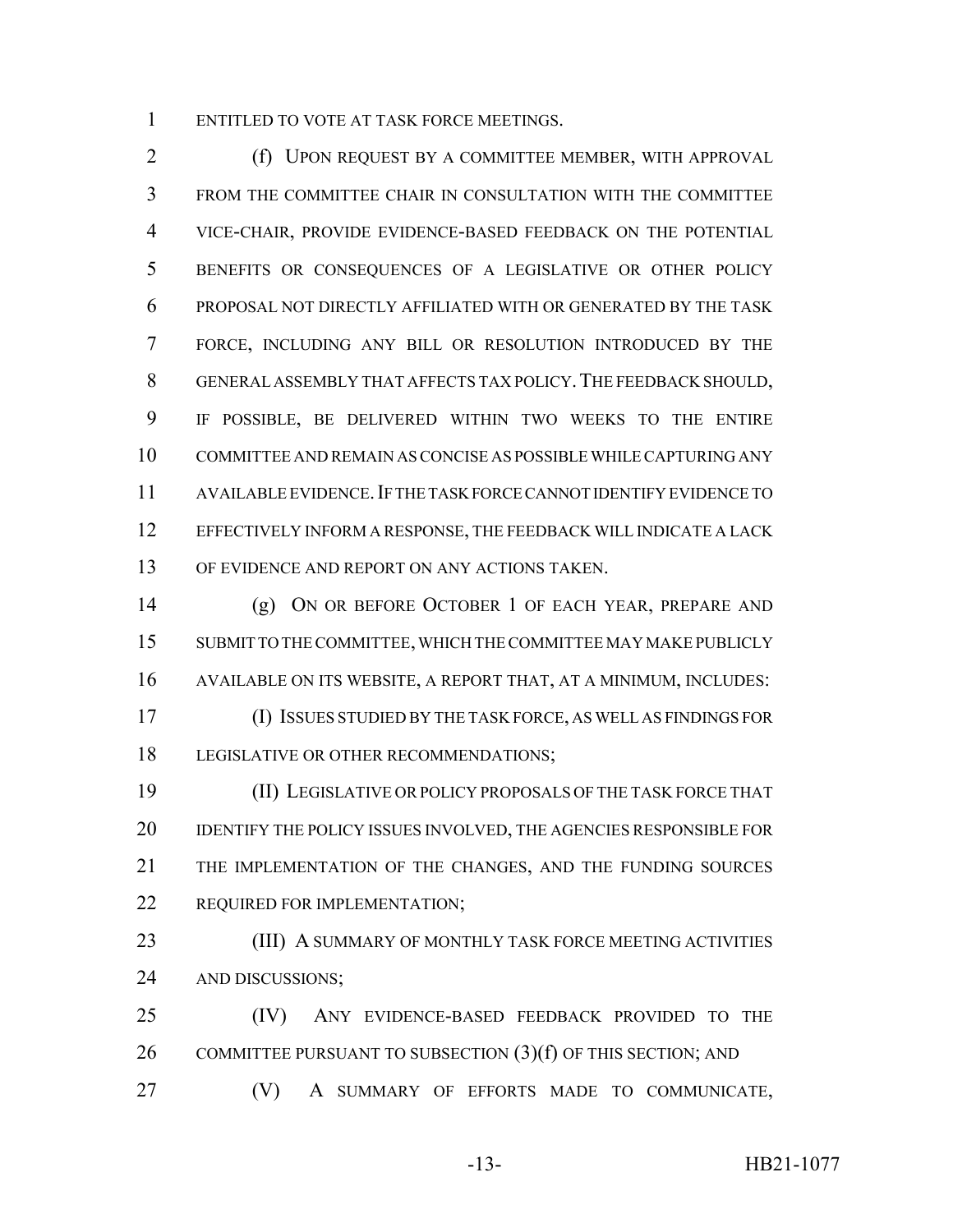COLLABORATE, OR COORDINATE WITH OTHER GROUPS, TASK FORCES, OR STATE INITIATIVES.

 (4) **Coordination.** THE TASK FORCE MAY WORK WITH OTHER STATE AGENCIES, GROUPS, TASK FORCES, OR STATEWIDE INITIATIVES THAT ARE PURSUING ISSUES AND POLICY INITIATIVES SIMILAR TO THOSE ADDRESSED IN SUBSECTION (2) OF THIS SECTION. THE TASK FORCE MAY DEVELOP RELATIONSHIPS WITH OTHER TASK FORCES, COMMITTEES, AND ORGANIZATIONS TO LEVERAGE EFFICIENT POLICY-MAKING OPPORTUNITIES THROUGH COLLABORATIVE EFFORTS.

 (5) **Task force funding - staff support.** (a) THE LEGISLATIVE COUNCIL STAFF, THE OFFICE OF LEGISLATIVE LEGAL SERVICES, AND THE DEPARTMENT OF REVENUE SHALL SUPPLY STAFF ASSISTANCE, WITHIN EXISTING APPROPRIATIONS, TO THE TASK FORCE AS THE COMMITTEE DEEMS APPROPRIATE. IF EXISTING APPROPRIATIONS ARE NOT ADEQUATE TO SUPPLY STAFF ASSISTANCE, THE DIRECTOR OF THE LEGISLATIVE COUNCIL STAFF, THE DIRECTOR OF THE OFFICE OF LEGISLATIVE LEGAL SERVICES, OR THE DIRECTOR OF THE DEPARTMENT OF REVENUE SHALL REQUEST ADDITIONAL NECESSARY FUNDING IN THEIR ANNUAL BUDGET REQUESTS.

 (b) ANY STATE DEPARTMENT, AGENCY, OR OFFICE WITH AN ACTIVE REPRESENTATIVE ON THE TASK FORCE IS AUTHORIZED TO RECEIVE AND EXPEND GIFTS, GRANTS, AND DONATIONS, INCLUDING DONATIONS OF IN-KIND SERVICES FOR STAFF SUPPORT, FROM ANY PUBLIC OR PRIVATE ENTITY FOR ANY DIRECT OR INDIRECT COSTS ASSOCIATED WITH THE DUTIES OF THE TASK FORCE.

 **39-21-405. Repeal of part.** THIS PART 4 IS REPEALED, EFFECTIVE DECEMBER 31, 2026.